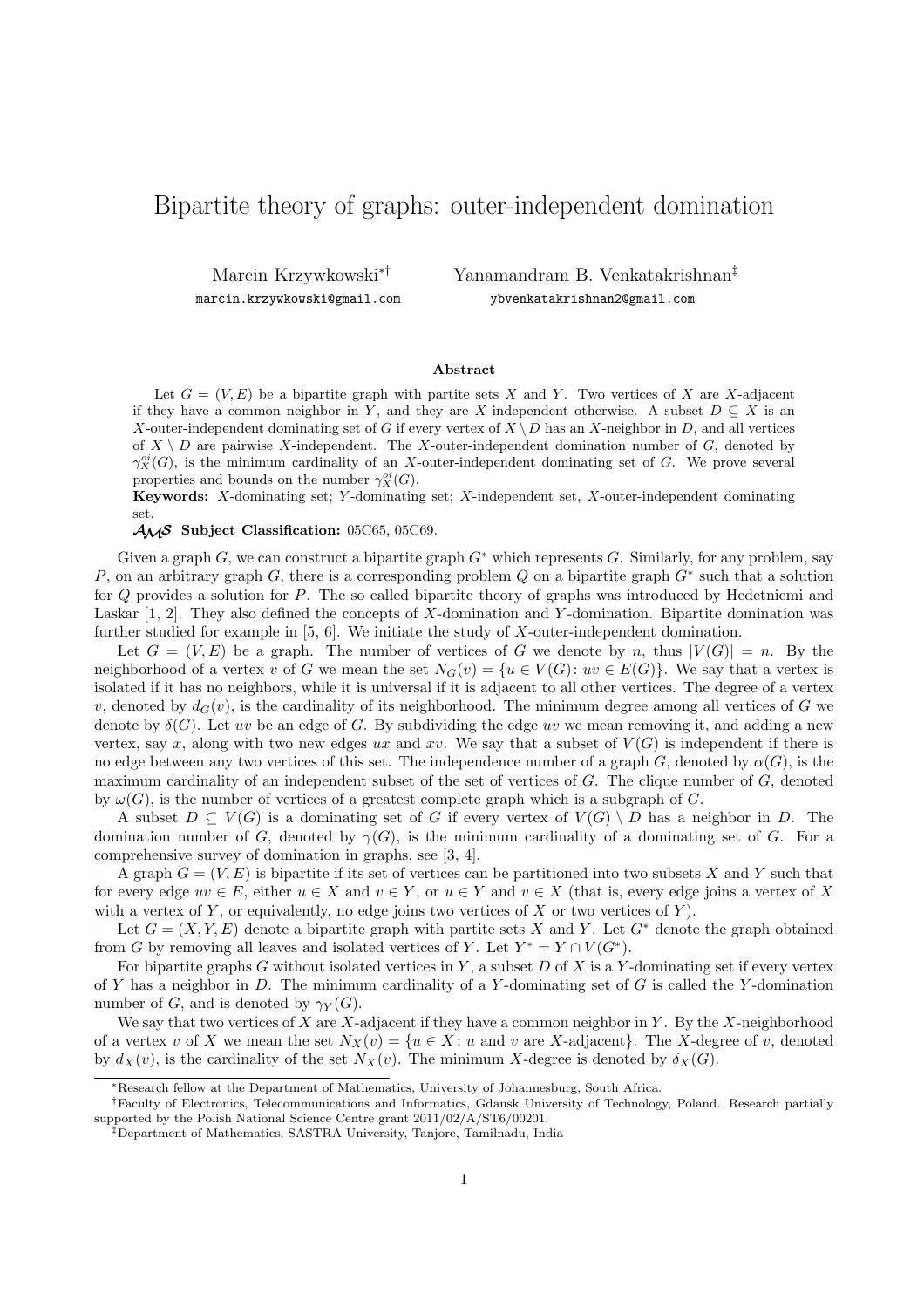A subset  $D \subseteq X$  is an X-dominating set of G if every vertex of  $X \setminus D$  has an X-neighbor in D. The minimum cardinality of an  $X$ -dominating set of  $G$  is called the  $X$ -domination number of  $G$ , and is denoted by  $\gamma_X(G)$ .

A subset D of X is an X-independent set if no two vertices of D are X-adjacent. The maximum cardinality of an X-independent set of G is called the X-independence number of G, and is denoted by  $\alpha_X(G)$ .

A subset D of X is called an X-clique if every two vertices of D are X-adjacent. The maximum cardinality of an X-clique in G is called the X-clique number of G, and is denoted by  $\omega_X(G)$ .

Let  $D \subseteq X$  and let  $v \in D$ . A vertex  $u \in X \setminus D$  is called a private X-neighbor of v with respect to D if v is the only  $X$ -neighbor of  $u$  in  $D$ .

A subset  $D \subseteq X$  is an X-outer-independent dominating set, abbreviated XOIDS, of G if every vertex of  $X \setminus D$  has an X-neighbor in D, and the set  $X \setminus D$  is X-independent. The minimum cardinality of an X-outer-independent dominating set of  $G$  is called the X-outer-independent domination number of  $G$ , and is denoted by  $\gamma_X^{oi}(G)$ .

We begin with the following three observations.

**Observation 1** *In any bipartite graph without isolated vertices in* X*, every* Y *-dominating set is an* X*dominating set.*

**Observation 2** *Let* G *be a bipartite graph without leaves and isolated vertices in* Y *. If* S *is an* X*-independent* set of G, then  $X \setminus S$  is a Y-dominating set of G.

**Observation 3** *For every bipartite graph* G *without leaves and isolated vertices in* Y *we have*  $\gamma_X^{oi}(G) \geq \gamma_Y(G)$ *.* 

We now give a necessary and sufficient condition for that the  $X$ -outer-independent domination and the Y -domination numbers of a bipartite graph are equal.

**Proposition 4** For a bipartite graph G we have  $\gamma_X^{oi}(G) = \gamma_Y(G)$  if and only if there exists a  $\gamma_Y(G)$ -set D *such that*  $X \setminus D$  *is* X-independent.

**Proof.** Let D be a  $\gamma_Y(G)$ -set such that  $X \setminus D$  is X-independent. Observation 1 implies that D is an Xdominating set of G. Therefore D is a XOIDS of the graph G, and consequently,  $\gamma_X^{oi}(G) \leq |D| = \gamma_Y(G)$ . On the other hand, by Observation 3 we have  $\gamma_X^{oi}(G) \geq \gamma_Y(G)$ .

Now assume that for some bipartite graph G we have  $\gamma_X^{oi}(G) = \gamma_Y(G)$ . Let D be any  $\gamma_X^{oi}(G)$ -set. Since  $X \setminus D$ is X-independent, Observation 2 implies that D is a Y-dominating set of G. We have  $|D| = \gamma_X^{oi}(G) = \gamma_Y(G)$ . Thus D is a  $\gamma_Y(G)$ -set.

We now show that the X-outer-independent domination number of any bipartite graph is at least its X-clique number minus one.

**Proposition 5** *For every bipartite graph G we have*  $\gamma_X^{oi}(G) \ge \omega_X(G) - 1$ *.* 

**Proof.** Let D be a  $\gamma_X^{oi}(G)$ -set. Let A be an X-clique of G of cardinality  $\omega_X(G)$ . Observe that at most one vertex of A does not belong to D, as the set  $X \setminus D$  is X-independent. Therefore  $\gamma_X^{\circ i}(G) \ge |A| - 1$ . We now get  $\gamma_X^{oi}(G) \ge |A| - 1 = \omega_X(G) - 1.$ 

We now prove that the X-outer-independent domination number of a bipartite graph is not less than the minimum  $X$ -degree.

**Proposition 6** *For every graph G we have*  $\gamma_X^{oi}(G) \ge \delta_X(G)$ *.* 

**Proof.** Let D be a  $\gamma_X^{oi}(G)$ -set. If  $D = X$ , then obviously the result is true. Now assume that  $D \neq X$ . Let x be a vertex of  $X \setminus D$ . Since the set  $X \setminus D$  is X-independent, all vertices, which are X-adjacent to x, belong to the set D. Therefore  $|D| \ge d_X(x)$ . We now get  $\gamma_X^{oi}(G) = |D| \ge d_X(x) \ge \delta_X(G)$ .

**Observation 7** *For every bipartite graph* G *we have*  $1 \leq \gamma_X^{oi}(G) \leq |X|$ *.*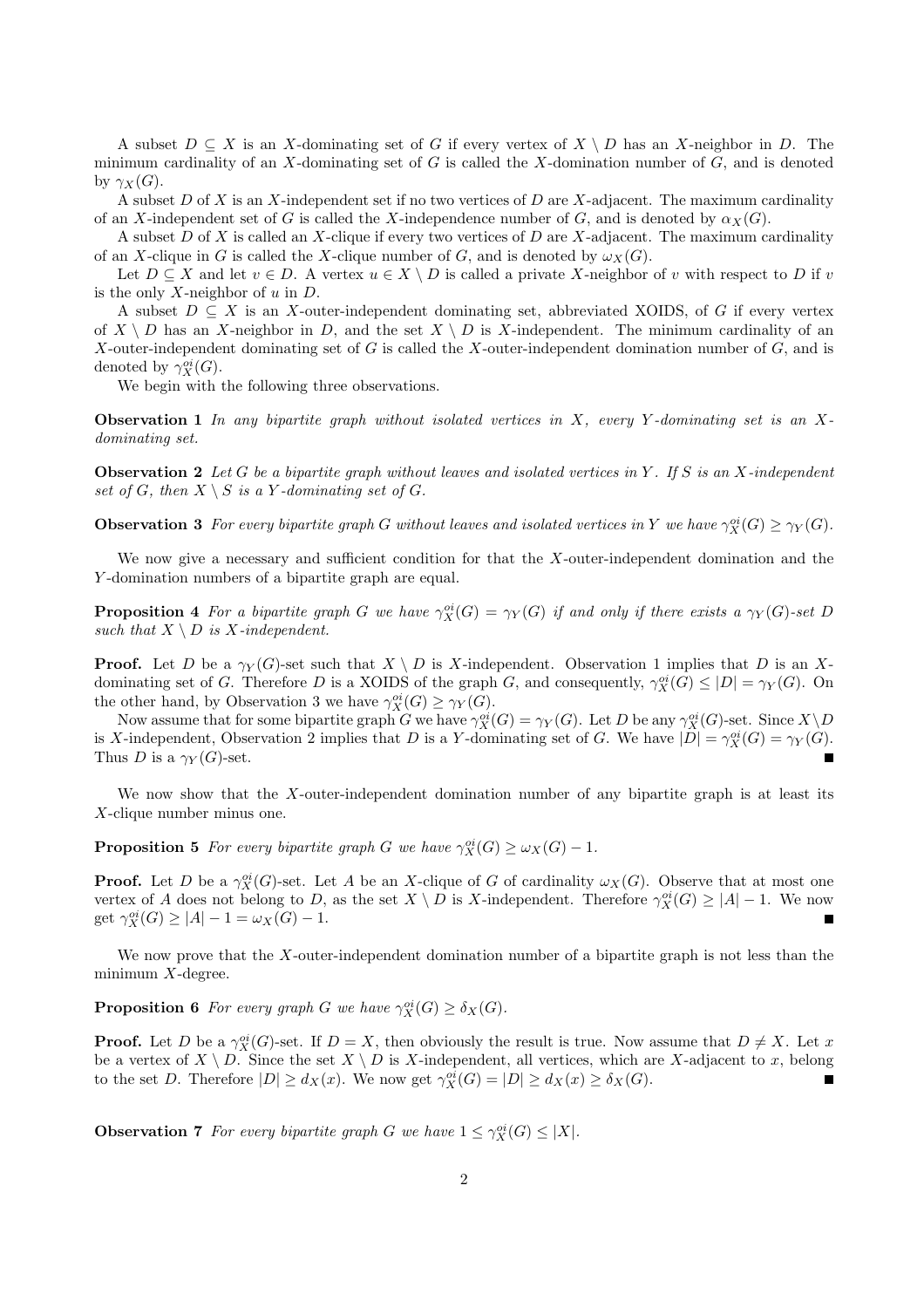We now characterize all bipartite graphs, which attain the lower bound from the previous observation. For this purpose we introduce a family  $\tilde{G}$  of bipartite graphs G such that  $G^*$  is connected, and for some vertex  $x \in X$ , in the graph  $G^* - x$  all vertices of  $Y^*$  are leaves.

**Theorem 8** *Let* G *be a bipartite graph. We have*  $\gamma_X^{oi}(G) = 1$  *if and only if*  $G \in \mathcal{G}$ *.* 

**Proof.** First, let us observe that  $\gamma_X^{oi}(G) = \gamma_X^{oi}(G^*)$ . Thus it suffices to prove that  $\gamma_X^{oi}(G^*) = 1$  if and only if  $G$  belongs to the family  $\mathcal{G}$ .

If  $G \in \mathcal{G}$ , then let x be a vertex of X such that in the graph  $G^* - x$  all vertices of  $Y^*$  are leaves. If  $G^* = K_1$ , then obviously  $\gamma_X^{oi}(G^*)=1$ . Now assume that  $G^* \neq K_1$ . The graph  $G^*$  is connected, thus every vertex of X has a neighbor in Y. Moreover, every vertex of  $Y^*$  is adjacent to x in  $G^*$  as no vertex of  $Y^*$  is a leaf in  $G^*$ . This implies that all vertices of  $X \setminus \{x\}$  are X-adjacent to x in  $G^*$ . All vertices of  $Y^*$  are leaves in the graph  $G<sup>*</sup> - x$ , thus no two vertices of X are X-adjacent, that is, the set  $X \setminus \{x\}$  is X-independent. We now conclude that  $\{x\}$  is a XOIDS of  $G^*$ , implying that  $\gamma_X^{oi}(G^*) = 1$ .

Now assume that  $\gamma_X^{\circ i}(G^*)=1$ . Let  $\{x\}$  be a  $\gamma_X^{\circ i}(G^*)$ -set. The vertex x is X-adjacent to all other vertices of X, thus the graph  $G^*$  is connected. Since  $\{x\}$  is a XOIDS, the set  $X \setminus \{x\}$  is X-independent. This implies that in the graph  $G^* - x$  all vertices of  $Y^*$  are leaves. Therefore  $G \in \mathcal{G}$ .

We now characterize all bipartite graphs for which the  $X$ -outer-independent domination number equals the cardinality of X.

**Theorem 9** *Let* G *be a bipartite graph.* We have  $\gamma_X^{oi}(G) = |X|$  *if and only if no two vertices of* X are X*-adjacent.*

**Proof.** If the X-neighborhoods of all vertices of X are empty, then obviously  $\gamma_X^{oi}(G) = |X|$ . Now assume that some vertex of X, say x, has an X-neighbor. Observe that  $X \setminus \{x\}$  is a XOIDS of the graph G. Therefore  $\gamma_X^{oi}(G) < |X|.$ 

We now characterize all connected bipartite graphs for which the X-outer-independent domination number is one less than the cardinality of X.

**Theorem 10** *Let* G *be a connected bipartite graph with*  $|X| \geq 2$ *. We have*  $\gamma_X^{oi}(G) = |X| - 1$  *if and only if every two vertices of* X *are* X*-adjacent.*

**Proof.** If all vertices of X are pairwise X-adjacent, then let x be one of them. Observe that  $X \setminus \{x\}$ is a XOIDS of the graph G. Thus  $\gamma_X^{oi}(G) \leq |X| - 1$ . On the other hand, using Proposition 5 we get  $\gamma_X^{oi}(G) \ge \omega_X(G) - 1 = |X| - 1.$ 

If some two vertices of X, say  $v_1$  and  $v_2$ , are not X-adjacent, then let us observe that  $X \setminus \{v_1, v_2\}$  is a XOIDS of the graph G. Therefore  $\gamma_X^{oi}(G) \leq |X| - 2 < |X| - 1$ .

**Corollary 11** *For every integer*  $p \geq 2$  *we have*  $\gamma_X^{oi}(K_{p,q}) = p - 1$ *.* 

We now give a lower bound on the X-outer-independent domination number of any bipartite graph.

**Theorem 12** *For every bipartite graph* G with  $|X| = p$ ,  $|Y| = q$  and  $|E| = m$  we have  $\gamma_X^{oi}(G) \geq p - 1/2$  $\sqrt{pq - m + 1/4}.$ 

**Proof.** Let D be a  $\gamma_X^{oi}(G)$ -set. The definition of an X-outer-independent dominating set implies that for every  $x \in X \setminus D$  there exists  $y \in Y$  such that  $N_G(y) \subseteq D \cup \{x\}$ . Thus each vertex of  $X \setminus D$  is not adjacent to  $p - \gamma_X^{oi}(G) - 1$  vertices of Y. We now get

$$
m \le pq - (p - \gamma_X^{oi}(G)) \cdot (p - \gamma_X^{oi}(G) - 1)
$$
  
= pq - ((p - \gamma\_X^{oi}(G))^2 - (p - \gamma\_X^{oi}(G)))  
= pq + 1/4 - ((p - \gamma\_X^{oi}(G))^2 - (p - \gamma\_X^{oi}(G)) + 1/4)  
= pq + 1/4 - (p - \gamma\_X^{oi}(G) - 1/2)^2.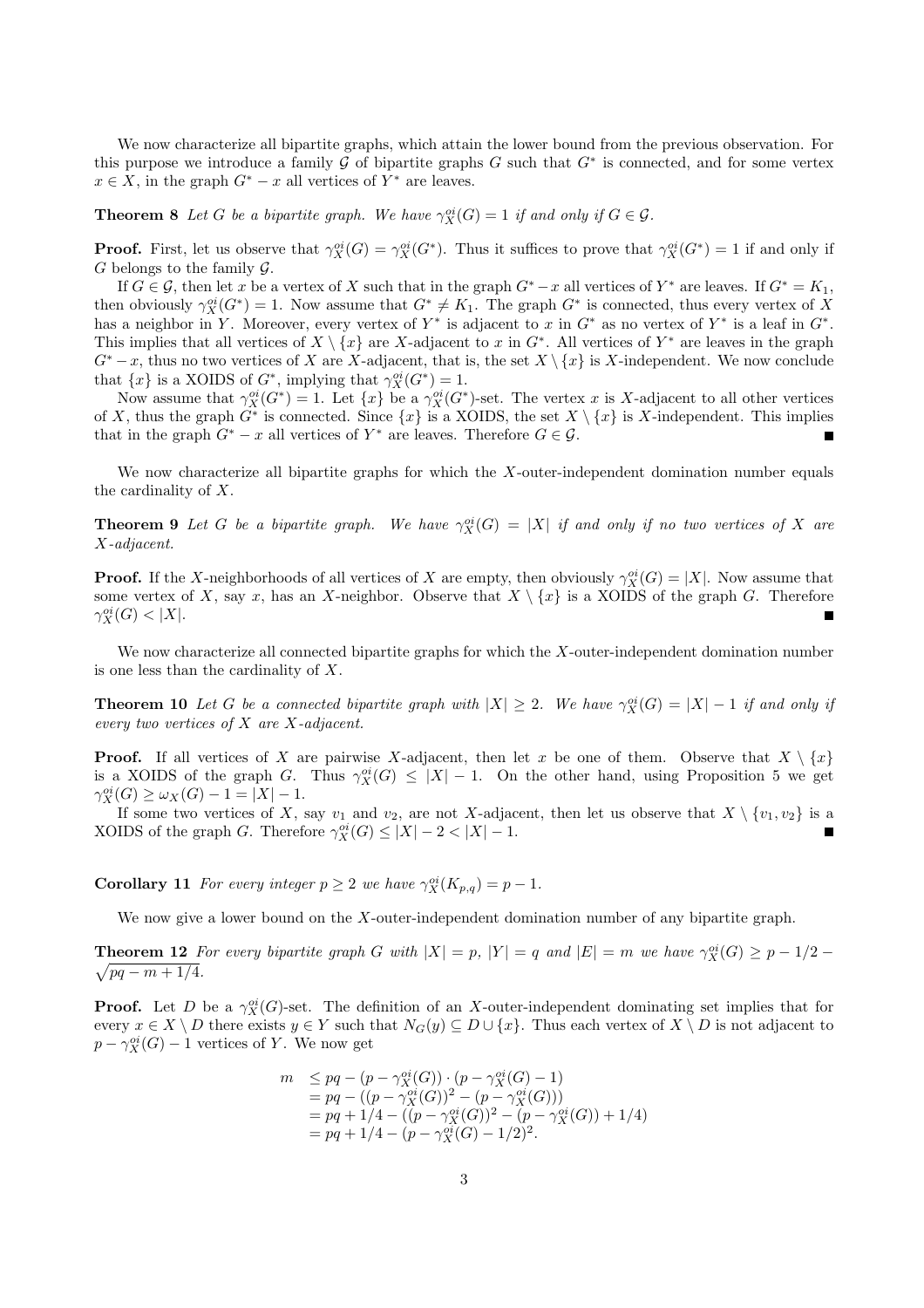This implies that

$$
p - \gamma_X^{oi}(G) - \frac{1}{2} \le \sqrt{pq - m + \frac{1}{4}},
$$

and consequently,

$$
\gamma_X^{oi}(G) \ge p - \frac{1}{2} - \sqrt{pq - m + \frac{1}{4}}.
$$

Let us observe that the bound from the previous theorem is tight. For a complete bipartite graph  $K_{p,q}$ with  $p \ge 2$  we have  $p - 1/2 - \sqrt{pq - m + 1/4} = p - 1/2 - \sqrt{pq - pq + 1/4} = p - 1 = \gamma_X^{oi}(K_{p,q}).$ We have the following characterization of X-outer-independent dominating sets, which are minimal.

**Theorem 13** *Let* D *be a XOIDS of a bipartite graph* G*. Then* D *is minimal if and only if for every vertex of* D*, say* u*, at least one of the following conditions is satisfied:*

- *(i)* there is a vertex  $v \in X \setminus D$  such that v is a private X-neighbor of u with respect to D;
- *(ii)*  $(X \setminus D) ∪ {u}$  *is not an* X-independent set of G.

**Proof.** If D is minimal, then  $D \setminus \{u\}$  is not a XOIDS of G. Thus  $D \setminus \{u\}$  is not an X-dominating set of G or  $(X \setminus D) \cup \{u\}$  is not an X-independent set of G. If  $D \setminus \{u\}$  is not an X-dominating set of G, then there is a vertex  $v \in X \setminus (D \setminus \{u\})$ , which is not X-adjacent to any vertex of  $D \setminus \{u\}$ , but is X-adjacent to a vertex of D, namely u. Therefore we get (i). If  $(X \setminus D) \cup \{u\}$  is not an X-independent set of G, then we get (ii).

Now assume that at least one of the conditions  $(i)$  and  $(ii)$  holds, and suppose that D is not minimal. Then there exists a vertex  $u \in D$  such that  $D \setminus \{u\}$  is a XOIDS of G. Equivalently,  $D \setminus \{u\}$  is an X-dominating set of G, and the set  $(X \setminus D) \cup \{u\}$  is X-independent. Thus u has no private X-neighbors with respect to D, so the condition (i) does not hold. Since  $(X \setminus D) \cup \{u\}$  is an X-independent set of G, we get a contradiction to  $(ii).$ 

We now define the complement of a bipartite graph G, denoted by  $\overline{G} = (X, Y, E^1)$ , as follows:

- (i) no two vertices in  $X$  are adjacent;
- (ii) no two vertices in Y are adjacent;
- (iii)  $x \in X$  and  $y \in Y$  are adjacent in  $\overline{G}$  if and only if they are not adjacent in G.

We shall now characterize the graphs G for which  $\gamma_X^{oi}(G) + \gamma_X^{oi}(\bar{G}) = 2p - 2$ . For this purpose we define a family F of bipartite graphs such that  $|X| \geq 2$ , all vertices of X are pairwise X-adjacent, and for any two vertices  $u, v \in X$  there is a vertex  $y \in Y$  such that neither u nor v is adjacent to y.

**Theorem 14** Let G be a connected bipartite graph such that its complement  $\overline{G}$  is also connected. We have  $\gamma_X^{oi}(G) + \gamma_X^{oi}(\bar{G}) = 2p - 2$  *if and only if*  $G \in \mathcal{F}$ .

**Proof.** If  $\gamma_X^{oi}(G) + \gamma_X^{oi}(\bar{G}) = 2p - 2$ , then observe that  $\gamma_X^{oi}(G) = \gamma_X^{oi}(\bar{G}) = p - 1$  as the graphs G and  $\bar{G}$ are connected. Theorem 10 implies that all vertices of X are pairwise X-adjacent in both graphs G and  $\bar{G}$ . Let  $u, v \in X$ . Since every two vertices of X are pairwise X-adjacent in  $\overline{G}$ , there is  $y \in Y$  such that u and v are adjacent to y in  $\overline{G}$ , so they are not adjacent to y in G. We now conclude that  $G \in \mathcal{F}$ . The converse is straightforward.

Given an arbitrary graph  $G = (V, E)$ , we can construct a bipartite graph  $VE(G)$  in a way given in [1, 2].

**The bipartite graph**  $VE(G)$ : For any graph  $G = (V, E)$ , let  $VE(G)$  be a bipartite graph  $(V, E, F)$ , where  $E = E(G)$  and  $F = \{ue : e = uv \in E(G)\}.$  The graph  $VE(G)$  is isomorphic to the graph  $S(G)$  (the subdivision graph of  $G$ ), that is, the graph obtained from  $G$  by subdividing each one of its edges exactly once.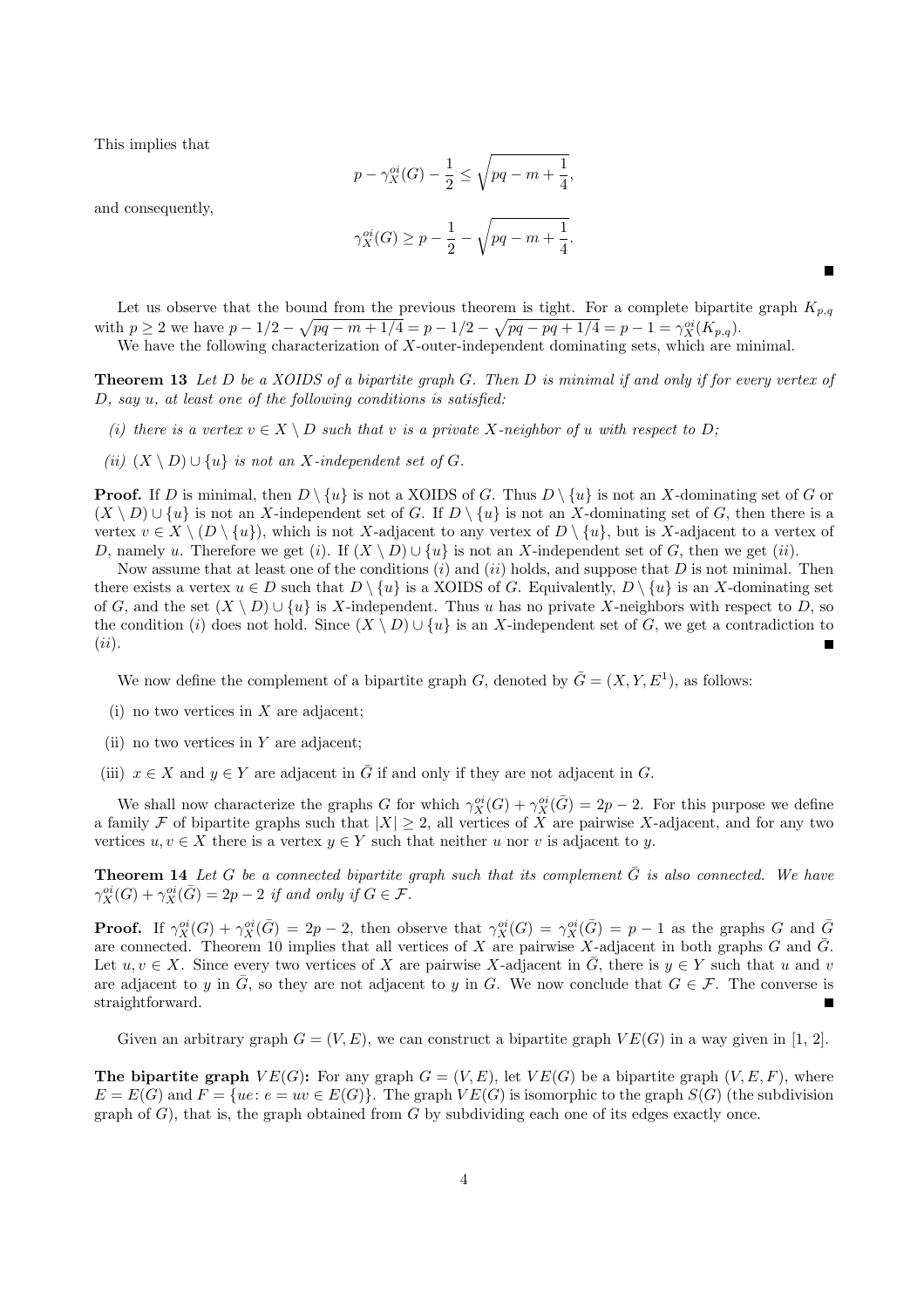

Figure 1: A graph G and its bipartite construction  $VE(G)$ 

We now define the outer-independent domination number of a graph.

A subset D of  $V(G)$  is an outer-independent dominating set of G if every vertex of  $V(G) \setminus D$  has an X-neighbor in D, and the set  $V(G) \setminus D$  is is independent. The outer-independent domination number of a graph G, denoted by  $\gamma^{oi}(G)$ , is the minimum cardinality of an outer-independent dominating set of G.

**Theorem 15** *For every graph* G *we have*  $\gamma^{oi}(G) = \gamma_X^{oi}(VE(G)) = |V(G)| - \alpha(G)$ *.* 

**Proof.** Let D be a  $\gamma_X^{oi}(VE(G))$ -set, where  $VE(G) = (X, Y, E)$ . The set  $X \setminus D$  is X-independent and every vertex of  $X \setminus D$  has an X-neighbor in D. Equivalently, in the graph G, the set  $V(G) \setminus D$  is independent and every vertex of  $V(G) \setminus D$  has a neighbor in D. Therefore D is an outer-independent dominating set of G. We now get  $\gamma^{oi}(G) \leq |D| = \gamma_X^{oi}(VE(G)).$ 

Now let S be a  $\gamma^{oi}(G)$ -set. Thus  $V(G) \setminus S$  is an independent set, and every vertex of  $V(G) \setminus S$  has a neighbor in S. This implies that in the graph  $VE(G)$ , the set  $X \setminus S$  is X-independent and every vertex of  $X \setminus S$  has an X-neighbor in S. Thus S is an X-outer-independent dominating set of the graph  $VE(G)$ . Hence,  $\gamma_X^{oi}(VE(G)) \leq |S| = \gamma^{oi}(G).$ 

We now conclude that  $\gamma^{oi}(G) = \gamma_X^{oi}(VE(G))$ . It is not very difficult to obtain the equality  $\gamma^{oi}(G)$  $|V(G)| - \alpha(G).$  $\blacksquare$ 

A subset D of  $E(G)$  is called an edge outer-independent dominating set of G if for every edge  $e \in E \setminus D$ there is an edge  $f \in D$  such that e and f are adjacent, and the set  $E \setminus D$  is edge-independent. The edge outer-independent domination number of a graph G, denoted by  $\gamma_e^{oi}(G)$ , is the minimum cardinality of an edge outer-independent dominating set of G.

Similarly as for the outer-independent domination, we obtain the following result.

**Theorem 16** *Let* G *be a graph, and let* H *be a bipartite graph obtained from* EV (G) *by swapping its partite* sets. We have  $\gamma_e^{oi}(G) = \gamma_X^{oi}(H)$ .

The advantage of the concept of X-outer-independent dominating set is that, if it is applied to the vertex set V of the bipartite graph  $VE$ , then we get an outer-independent dominating set, and when applied to the edge set  $E$ , we get an edge outer-independent dominating set. Thus with a single parameter  $X$ -outer-independent domination number, we can study the outer-independent domination and the edge outer-independent domination numbers of a graph.

## **References**

- [1] S. Hedetniemi and R. Laskar, *A bipartite theory of graphs I,* Congressus Numerantium 55 (1986), 5–14.
- [2] S. Hedetniemi and R. Laskar, *A Bipartite theory of graphs II,* Congressus Numerantium 64 (1988), 137– 146.